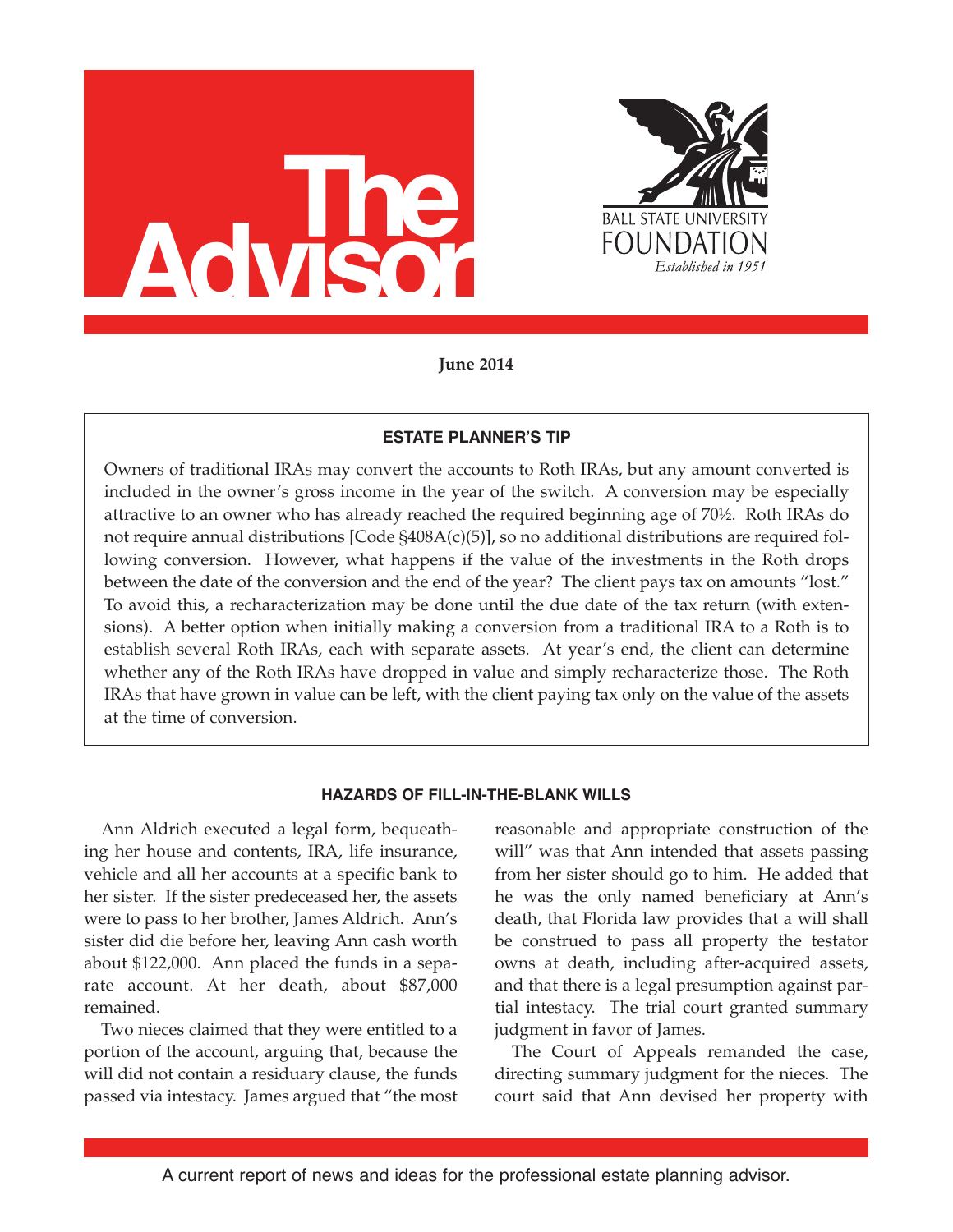"painstaking specificity," but expressed no intent as to the inherited property. A handwritten note that purported to be a codicil left "all my worldly possessions" to James, but because it was not witnessed properly, was not enforceable.

The Supreme Court of Florida noted that under state statutes, a will is construed to pass all property owned at death, including property acquired after the will's execution. However, Ann did not express any intent as to the after-acquired property. Her will did not explicitly state that the identified beneficiaries were to receive all property owned at her death. She had two years following her sister's death in which to decide how the property would be distributed, but did not express her intent, the court noted. She could have added the inherited funds to the account that was named in her will, but chose instead to open a new account. This would seem, said the court, that she intended that property to be separate from the money already mentioned in her will. The court refused to make inferences beyond the four corners of the will, saying to do so would require the court to rewrite the will (*Aldrich v. Basile*, No. SC11-2147).

### **THREE-PLUS DECADES LATER NOT "TOO LATE"**

Jerome established a trust prior to 1977, giving the trustees discretion to make distributions to his children or grandchildren. Jerome had three children and eight grandchildren, all of whom

### **PHILANTHROPY PUZZLER**

Geraldine wants to establish a scholarship at her alma mater, with preference to be given to students from the county in which she lives. She has several nieces and nephews who live in the county and who are interested in attending the college in the near future. Geraldine has asked whether her deduction is in jeopardy because her relatives might qualify. Any problems?

are still living. Twenty years after the death of all descendants living when the trust was executed, it is to terminate. The remaining principal and undistributed income is to be distributed to the descendants of Jerome who have no living ancestor who is a descendant of Jerome, per stirpes.

Lindsey, the 17-year-old granddaughter of one of Jerome's children, is entitled to receive a share of trust distributions and could potentially receive a share when the trust terminates. The age of majority in her state is 18. Lindsey plans to disclaim any interest in the trust, executing a written disclaimer within nine months of reaching age 18. She has asked the IRS to rule that the disclaimer will not constitute a transfer subject to gift tax.

Under state law, anyone receiving a gift may disclaim any or all of the transfer, in which case the interest will pass as though the disclaimant had died prior to the transfer. Under Code §25.2511-1(c), in the case of a transfer in trust, the transfer occurs, in general, when the trust is created, rather than when the interest vests in the disclaimant. Any disclaimer must occur within a "reasonable time" after knowledge of the existence of the interest. However, the time limitation for making a disclaimer does not begin running until the disclaimant has reached the age of majority [*Jewett v. Comm'r*., 455 U.S. 305]. Therefore, ruled the IRS, Lindsey will not be subject to gift tax as a result of the disclaimer (Ltr. Rul. 201407009).

#### **FAILURE TO FUND TRUSTS PROVES COSTLY**

Elwood Olsen survived his wife and was supposed to create two marital trusts and a separate family trust from the assets in her living trust. After Olsen's death in 2008, his family discovered that the trusts had never been funded. The value of his wife's trust had grown to nearly \$2.7 million by the end of 2000.

In 2002, Olsen made a charitable contribution of nearly \$250,000 to a college from funds in the trust. In 2004, he made an additional gift of more than \$831,000. He claimed deductions for both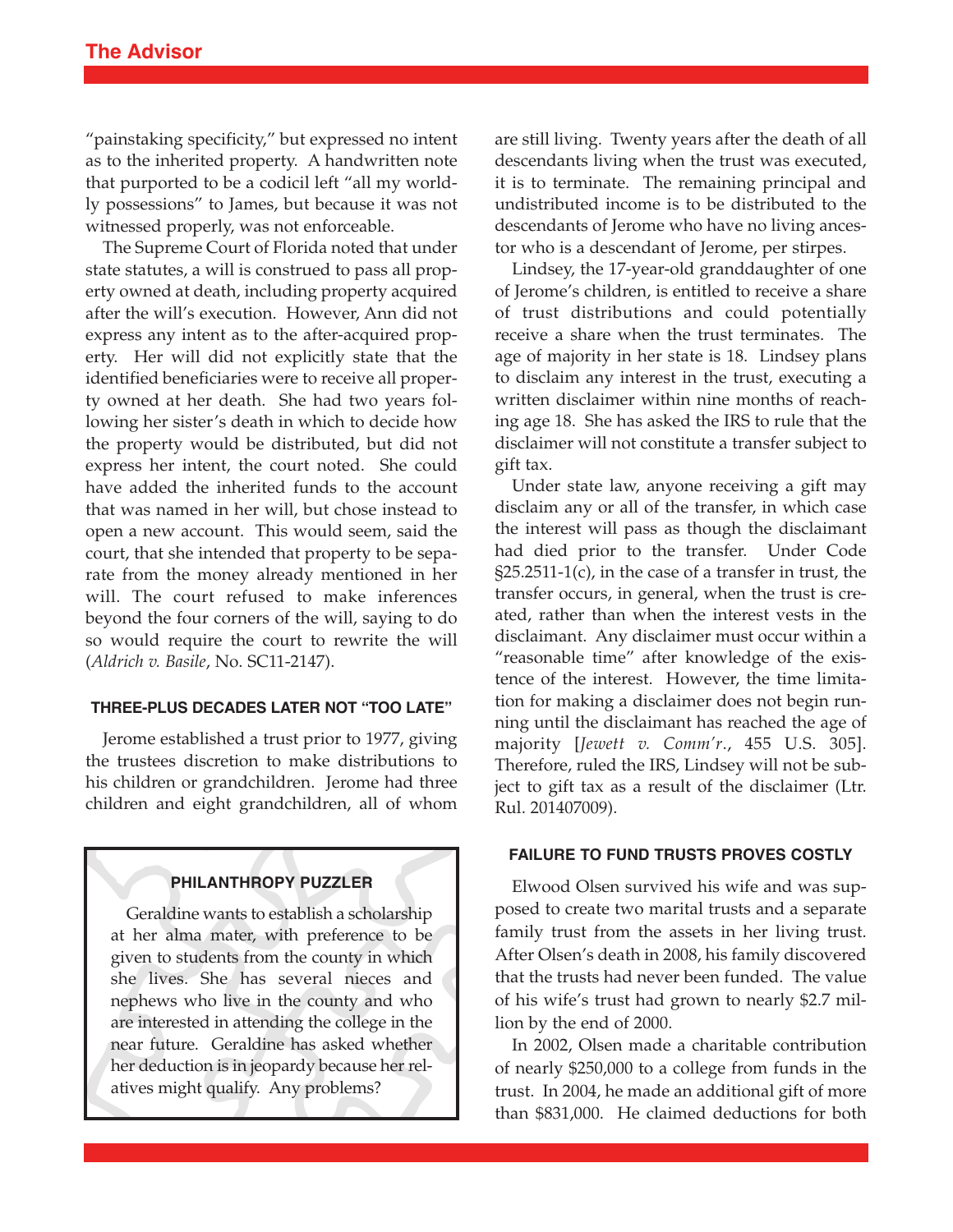gifts. In 2007, Olsen amended his own living trust to eliminate the charitable provisions, saying he had "taken care" of the bequests to the college through lifetime gifts.

The executor of Olsen's estate did not include any portion of the value of his wife's estate in his gross estate. The IRS claimed that the value of Olsen's gross estate should include the \$1.07 million value of the marital trusts in Olsen's wife's estate at her death. The IRS said that Olsen had a qualifying income interest for life in the trusts. The estate argued that the marital trusts should not be considered to have held any assets of Olsen's wife's trust as of his death. The charitable contributions should be considered to have come from the marital trusts, the estate contended. These withdrawals for charitable gifts depleted the marital trusts, leaving the balance of the wife's trust to fund the family trust.

The Tax Court agreed with the IRS that withdrawals for charitable gifts came from the family trust, since the wife's trust gave Olsen the power to appoint principal from the family trust to charities. The withdrawals Olsen made in order to make charitable gifts were consistent with the powers given to him under the family trust, noted the court. Olsen's estate was therefore required to include the value of his wife's estate in his gross estate (*Est. of Olsen v. Comm'r.*, T.C. Memo. 2014-58).

## **STATE LAW THWARTS EASEMENT DEDUCTION**

Members of the Wachter family – through a partnership and an LLC – entered into several bargain sales of conservation easements to the American Foundation for Wildlife (AFW). Using before and after appraisals, the entities determined the contributions for 2004, 2005 and 2006 to be \$170,000, \$171,150 and \$144,500 respectively.

A portion of the funds used to buy the easements came from the U.S. Department of Agriculture, through the Natural Resources Conservation Service (NRCS). If certain criteria

were met, NRCS would reimburse AFW for up to 50% of the easement purchase price. Landowners could donate up to 25% of the appraised fair market value of the easement, which would be considered as part of AFW's contribution to the purchase price. The easements were required to be in perpetuity "or a minimum of thirty years where State law prohibits a permanent easement."

The IRS disallowed the deductions, saying that North Dakota law restricts easements to 99 years, thereby preventing the conservation easements from being in perpetuity. The Tax Court found that because easements are limited to 99 years, they are not qualified real property interests under Code §170(h)(2) nor exclusively for conservation purposes under Code §170(h)(5). The court rejected the family's argument that the limitation was a remote future event that made the remainder "essentially valueless." The court said the event was not remote, since it was not only possible but "inevitable" that AFW would be divested of its interests by operation of law.

The court granted summary judgment for the IRS as to the conservation easements, but said that the family's cash contributions would be deductible if it could be shown by contemporaneous written acknowledgment that they made the gifts (*Wachter v. Comm'r*., 142 T.C. No. 7).

## **PUZZLER SOLUTION**

Geraldine's charitable deduction is safe, provided the school has full control over the funds and discretion over the use (Rev. Rul. 62-113, 1962-2 C.B. 10). Because the nieces and nephews are members of a larger class of potential scholarship recipients, there is no guarantee that any would receive assistance. Even if one does, however, Geraldine's deduction is not at risk (Ltr. Rul. 9338014).